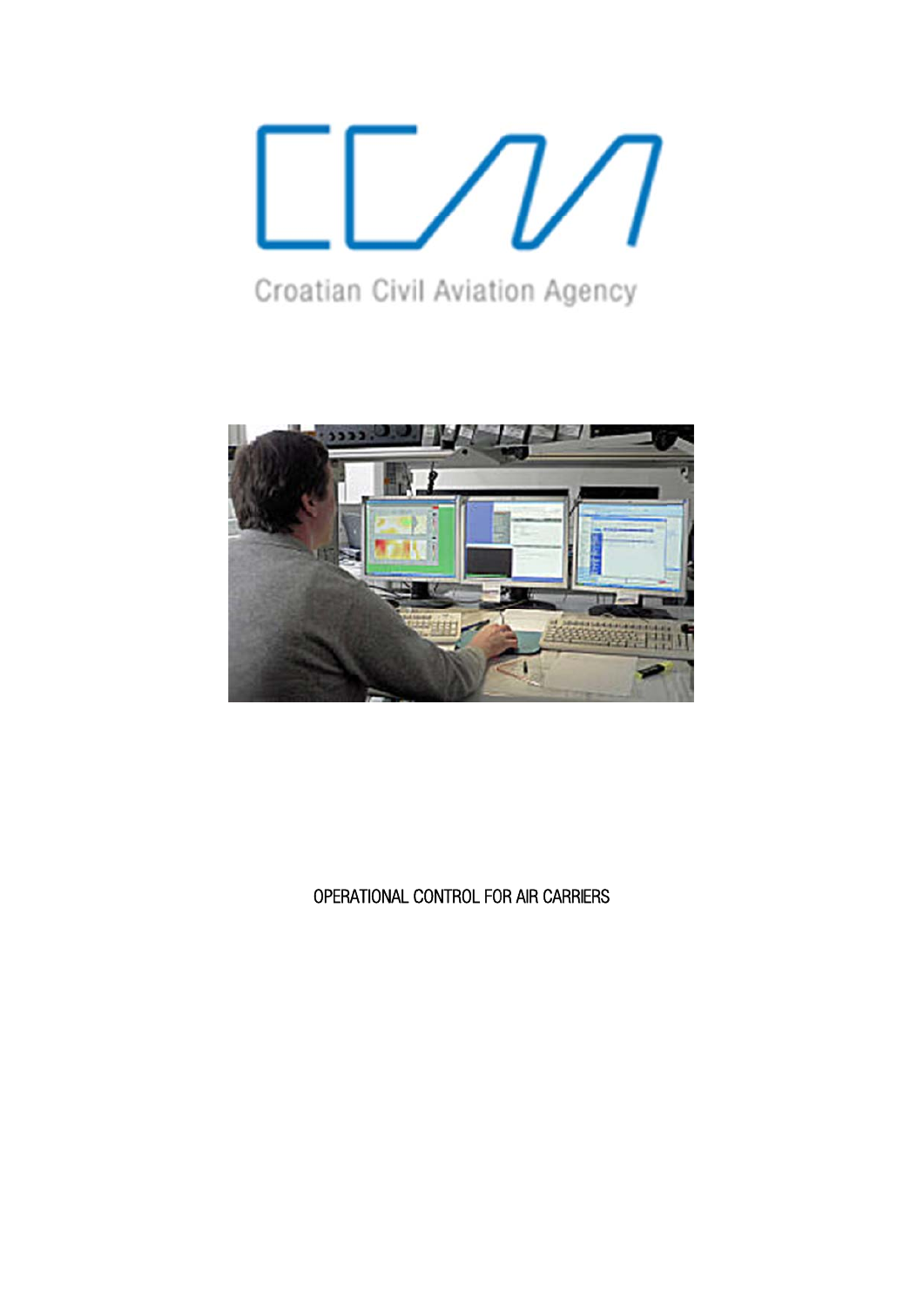

#### RECORDS OF REVISIONS

| Reference   | Revision no | Effective date |
|-------------|-------------|----------------|
| First issue |             | 15.08.2011.    |
| Revision    |             | 02.09.2013.    |
| Revision    |             | 31.10.2014.    |
|             |             |                |
|             |             |                |
|             |             |                |
|             |             |                |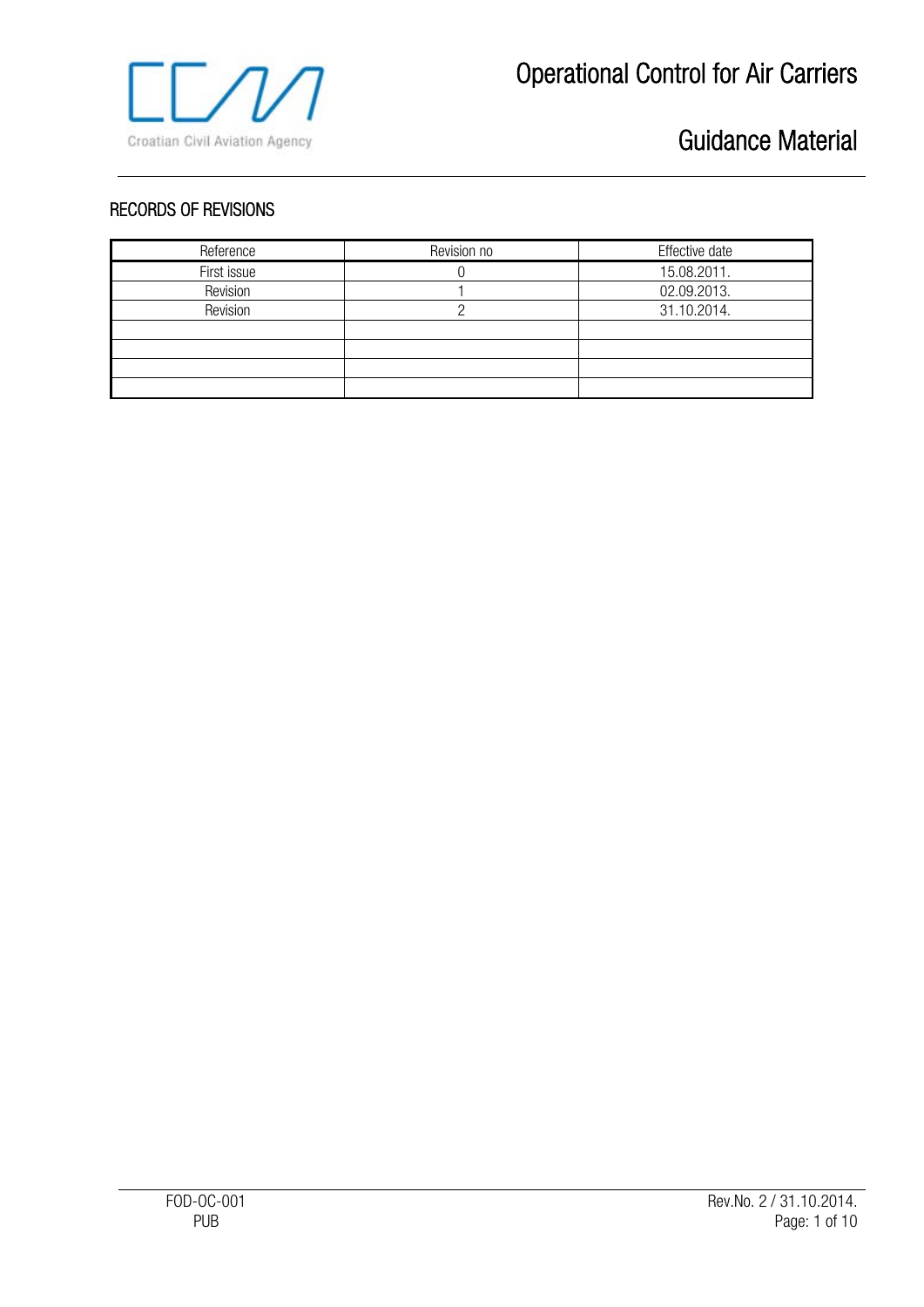

#### LIST OF EFFECTIVE PAGES

| Page no                   | Revision no | Effective date |
|---------------------------|-------------|----------------|
| 1 Records of Revisions    |             | 31.10.2014.    |
| 2 List of effective pages |             | 31.10.2014.    |
| 3 Contents                |             | 31.10.2014.    |
|                           |             | 31.10.2014.    |
| 5                         |             | 31.10.2014.    |
|                           |             | 31.10.2014.    |
|                           |             | 31.10.2014.    |
|                           |             | 31.10.2014.    |
|                           |             | 31.10.2014.    |
| 10                        |             | 31.10.2014.    |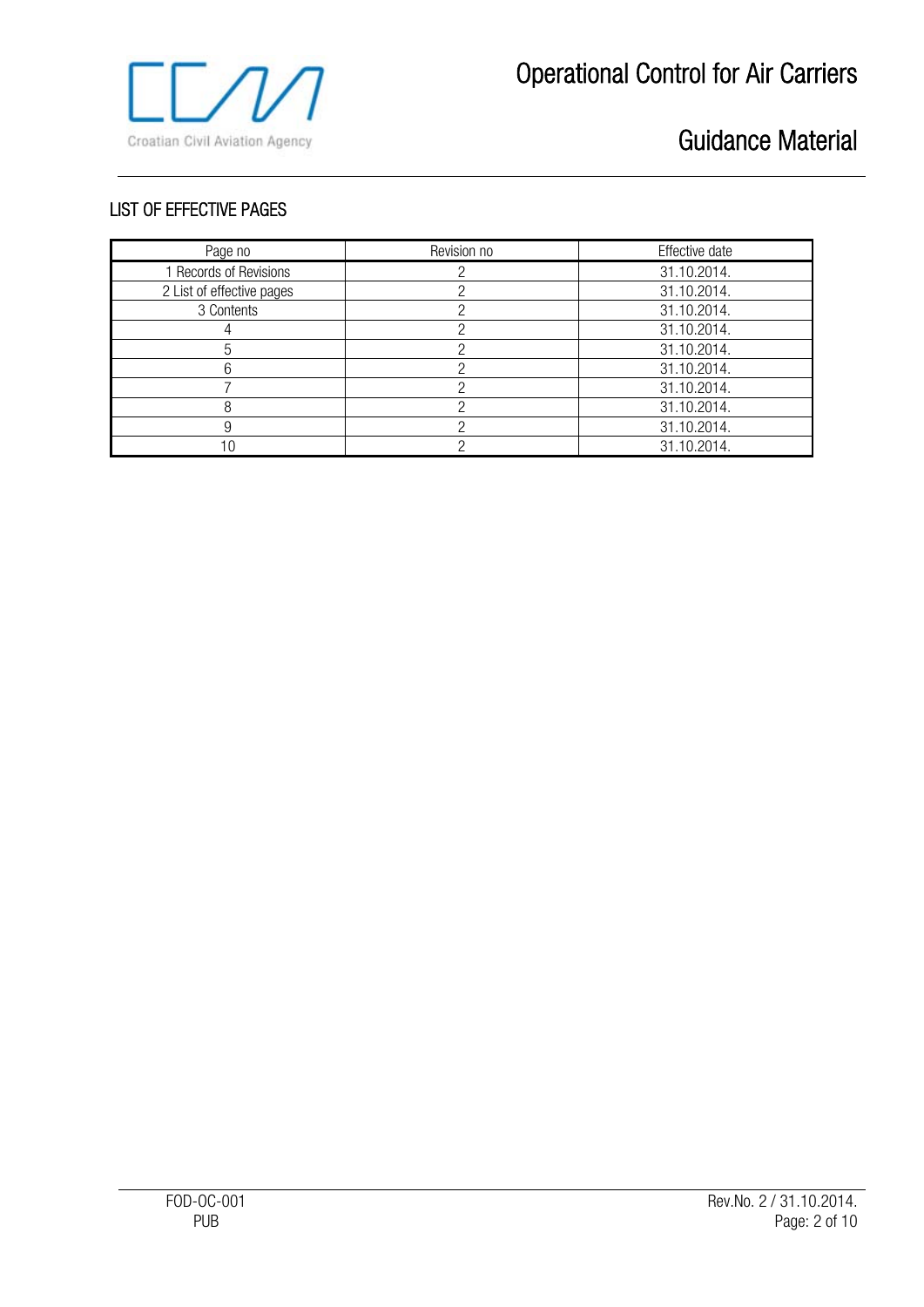

### **CONTENT**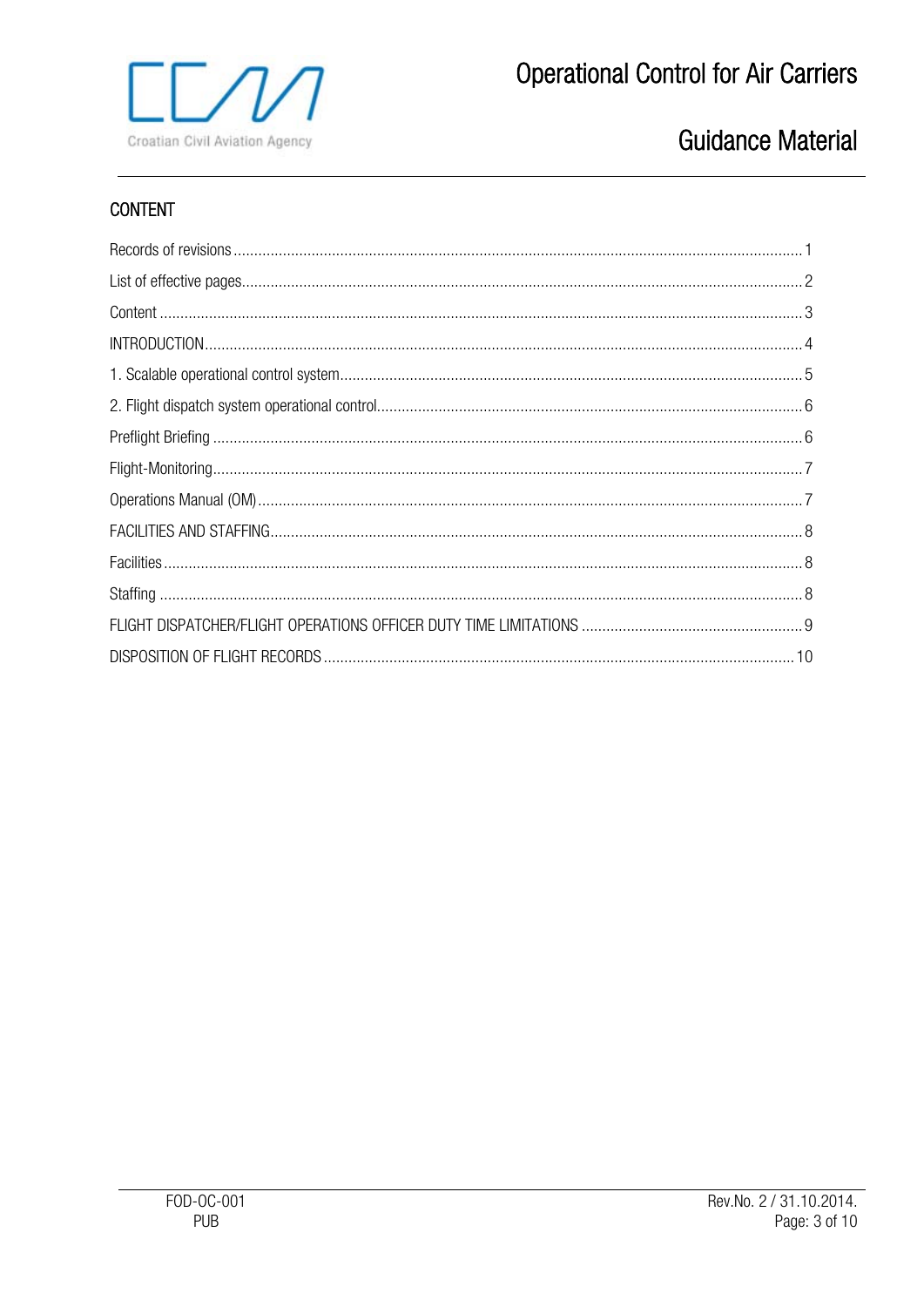

#### **INTRODUCTION**

In accordance with the rule ORO.GEN.110(c) of Part ORO of COMMISSION REGULATION (EU) No 965/2012 of 5 October 2012 laying down technical requirements and administrative procedures related to air operations pursuant to Regulation (EC) No 216/2008 of the European Parliament and of the Council, all aircraft operators holding certificate, SPO authorization or have declared their activity to CCAA, shall establish and maintain a system for exercising operational control over any flight operated under the terms of its certificate, SPO authorisation or declaration.

ICAO Annex 6, Part I, Chapter 3, point 3.1.4 and Part III, Chapter 1, point 1.1.5 specify that the responsibility for the exercise of operational control shall be dedicated to the pilot in command and to a flight dispatcher/flight operations officer if an operator's method of control and supervision of flight operations requires the use of flight operations officer/flight dispatcher personnel.

Specific Operational Control Functions. Operational control includes, but is not limited to, the operator's performance of the following functions:

- Ensuring that only those operations authorized by the Operations Specifications are conducted;
- Ensuring that only crewmembers trained and qualified in accordance with the applicable regulations are assigned to conduct a flight;
- Ensuring that crewmembers are in compliance with flight and duty time limitations and rest requirements prior to departing on a flight;
- Designating a PIC and where applicable a First Officer (F/O) for each flight;
- Providing the PIC and other personnel who perform operational control functions; with access to the necessary information for the safe conduct of the flight (such as weather, NOTAMs, and airport analysis);
- Specifying the conditions under which a flight may be dispatched or released (weather minimums, flight planning, airworthiness of aircraft, aircraft loading, and fuel requirements);
- Ensuring that each flight has complied with the authorization specified for release before it is allowed to depart;
- Ensuring that when the authorization specified for a flight's release cannot be met, the flight is either cancelled, delayed, rerouted, or diverted; and
- Monitoring the progress of each flight and initiating timely actions when the flight cannot be completed as planned, including diverting or terminating a flight.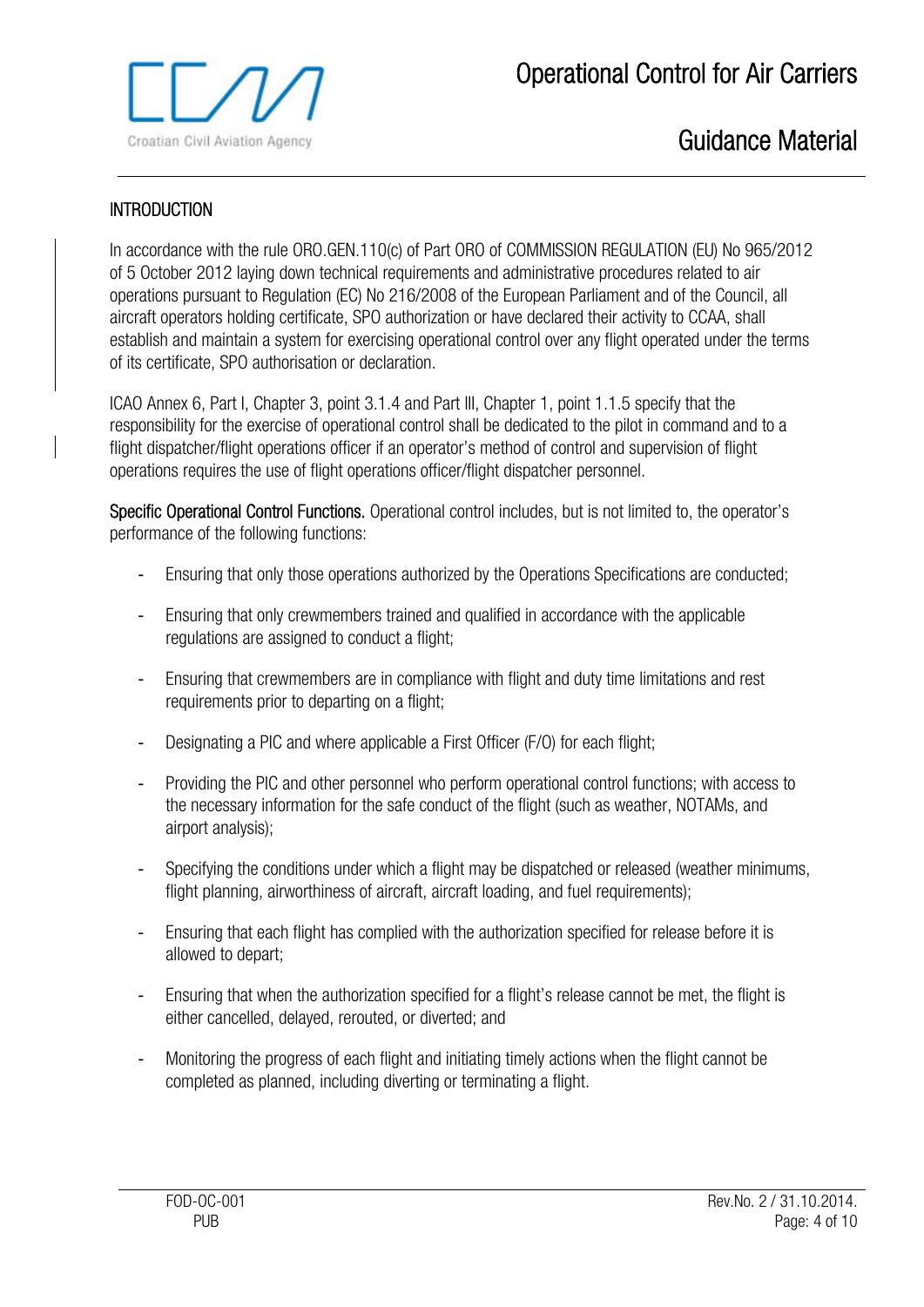



Given the power of authority, Croatian Civil Aviation Agency shall evaluate the adequacy of operator's operational control method in relation to:

- Type of operation;
- Frequency of operation;
- Complexity of operation;
- Area of operation;
- Number and type of aircraft operated;
- Available communication means;
- Flight following and flight locating means;
- Flight preparation means:
- Crew scheduling and controlling means.

Croatian Civil Aviation Agency recognizes two main acceptable types of operational control:

### 1. SCALABLE OPERATIONAL CONTROL SYSTEM

Scalable operational control system does not necessarily involve licensed nor employed Flight Dispatchers/Flight Operations Officers. Such operational control methods must be scalable to the size and the scope of operation. Whether an operator practices the method of operational control without using employed Flight Dispatchers/Flight Operations Officers, in other words, contracts the services flight operations support services or dedicates the responsibility for operational control to the pilot in command, the CCAA will consider the operator completely responsible and liable for exercising the functions of operational control. CCAA has no legal grounds to certify and oversee flight operations support organizations acting as service providers in the field of flight operations support. However, it is in the interest of safety and the operator that these service providers maintain acceptable level of safety of their services. The operators are obliged to put such service providers and their services under strict quality and safety inspections. That means that the operator is held responsible for the compliance with the valid rules and regulations in the field of operational control, flight preparation and flight operations support, as if these services were provided by the operator itself. All required documents delivered by a contracted service provider (e.g. OFP, M&B…) must be signed by the commander in the respective fields ("Approved by", "Checked by" or similar). There must be a process defined and documented in operations manual for the exercise of coordination, authorization and localization of operator's flights at all times.

Although not a legal requirement, operators who contract flight preparation services are strongly encouraged to make sure that before contracting the service and during the lifetime of the contract, service provider complies with at least following conditions: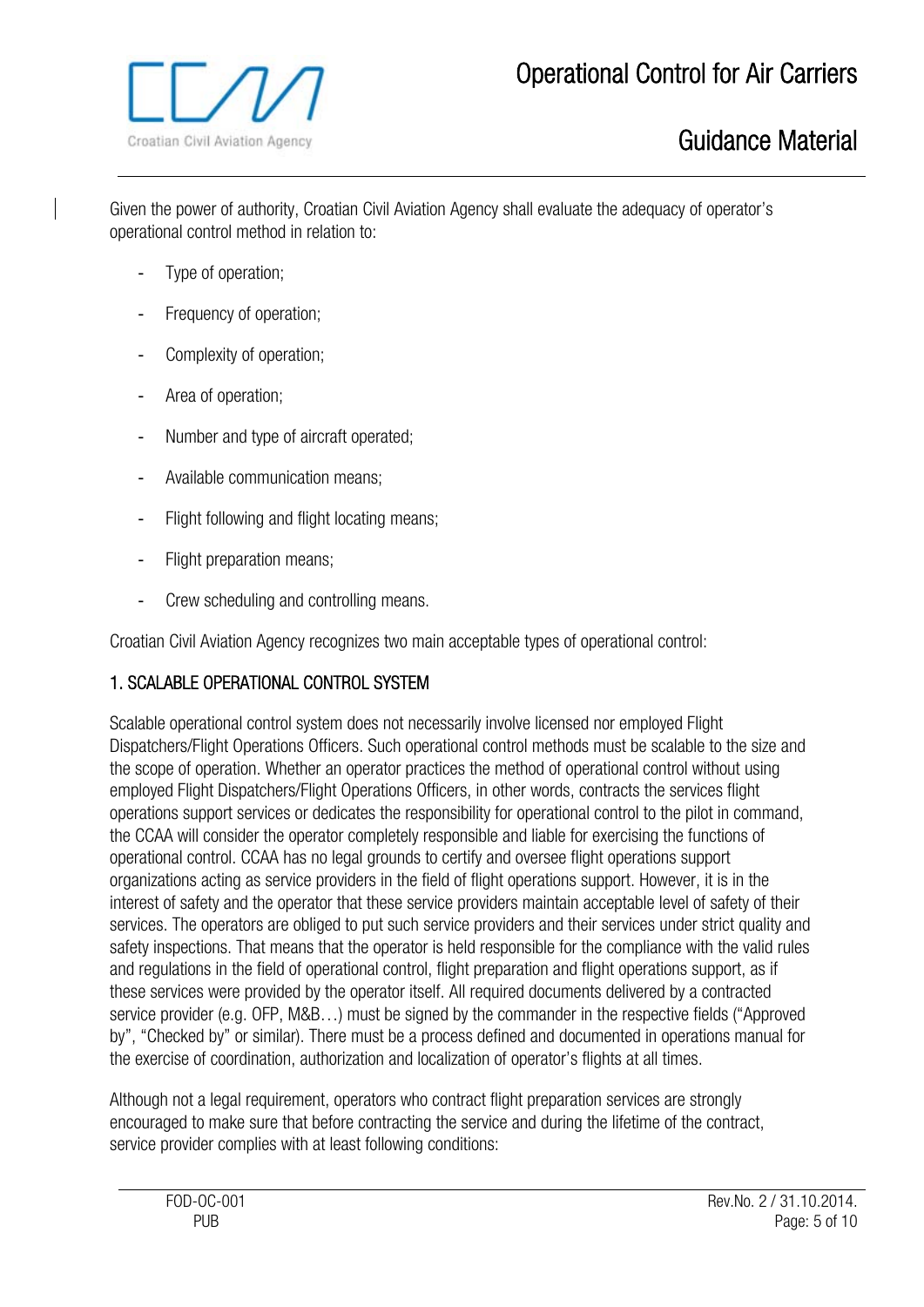

- Personnel involved in flight preparation tasks are properly trained and qualified in accordance with syllabus in ICAO document 7192 D3 or posses valid Flight Dispatcher/Flight Operations Officer license issued by the ICAO member state;
- Personnel involved in flight preparation tasks have an access to operator's operational documentation (OM, AFM, M&B manual…) or parts thereof necessary for the execution of their duties and responsibilities;
- Communication means are in place to enable undisrupted delivery of flight preparation packages to the flight crew at any point of the operator's approved area of operation;
- Reliable two way communication between service provider and flight crew is available or another adequate mean of communication with flight crew is assured (satellite telephone, mobile telephone, ACARS, transmission of messages through ATC…);
- System for communication record and operational log is in place by the service provider;
- Service provider staffing and facilities are adequate to accommodate operator's type of operation.

In accordance with the rule ORO.GEN.140(a) and ORO.GEN.205(b) of Part ORO of COMMISSION REGULATION (EU) No 965/2012 of 5 October 2012 laying down technical requirements and administrative procedures related to air operations pursuant to Regulation (EC) No 216/2008 of the European Parliament and of the Council, CCAA shall be given an access to any contracted organization carrying out any part of operator's activity, to determine continued compliance with the applicable requirements.

### 2. FLIGHT DISPATCH SYSTEM OPERATIONAL CONTROL.

Flight dispatch system is a term for the method of operational control where aircraft operators use licensed and employed Flight Dispatcher/Flight Operations Officers to directly control flight operations.

This system is described in details in this guidance material.

### PREFLIGHT BRIEFING

- 1. Before dispatching any flight, a Flight Dispatcher/Flight Operations Officer must be thoroughly familiar with the reported weather conditions and the forecast weather conditions (including adverse weather) and the status of communications, navigation, and airport facilities. In flight dispatch systems where Flight Dispatcher/Flight Operations Officers/flight operations officers are used, it is their responsibility to provide the CMDR with a preflight briefing on each of these items.
- 2. The preflight briefing may be delivered verbally or in writing. In the latter case, communications facilities must be available for the Flight Dispatcher/Flight Operations Officer and the CMDR to communicate directly by voice if direct communication is required or desired.
- 3. The CMDR and the Flight Dispatcher/Flight Operations Officer must be thoroughly familiar with, and consider all aspects of, the situation. For example, inoperative navigation aids and shortened runways as well as weather conditions can affect the selection of alternate airports. For this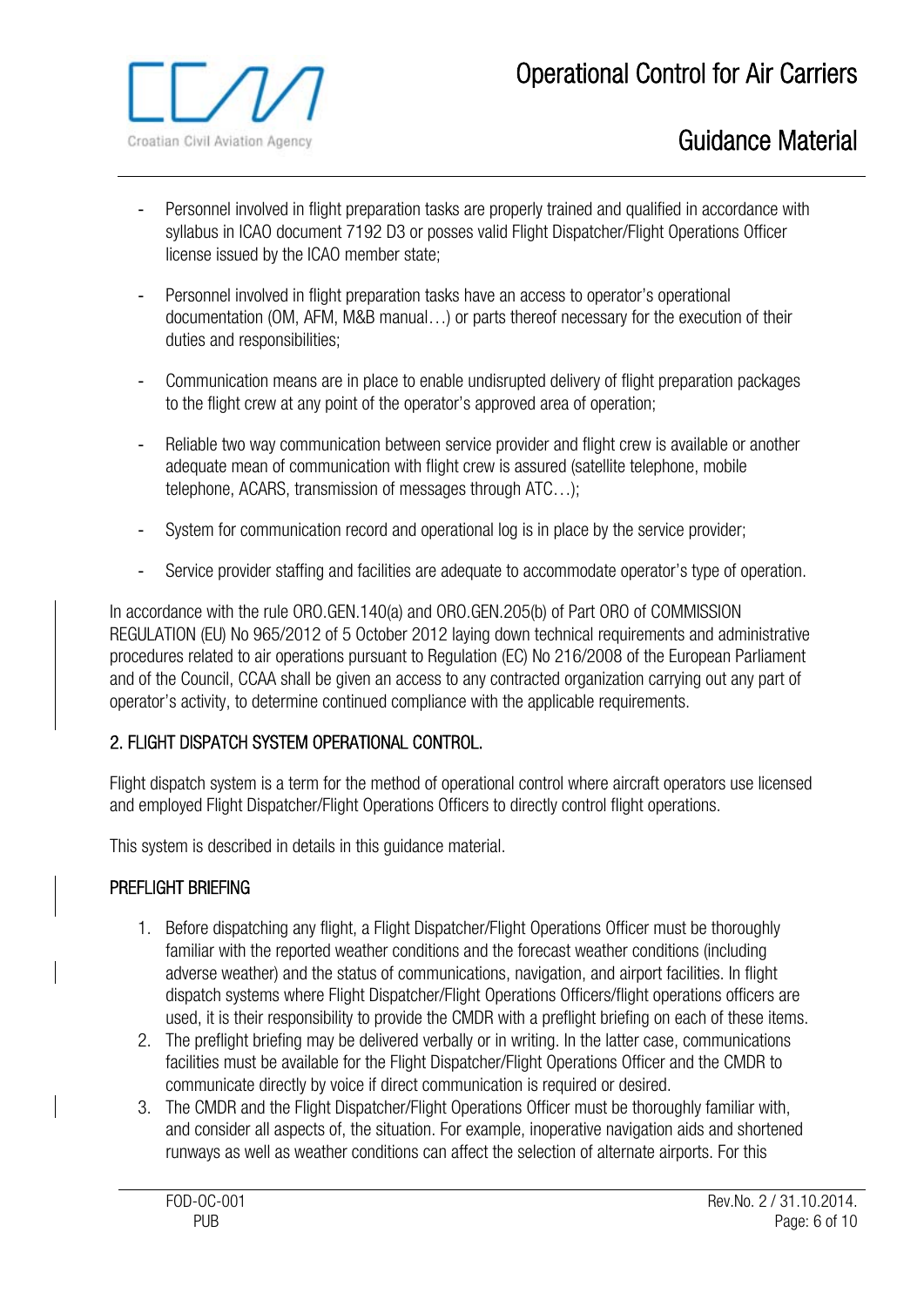

reason the briefing by the Flight Dispatcher/Flight Operations Officer is not optional for either the Flight Dispatcher/Flight Operations Officer or the CMDR under these rules.

### FLIGHT-MONITORING

A Flight Dispatcher/Flight Operations Officer must monitor the progress of each flight under his/her control until the flight has landed, passed beyond the his/her area of control, or until the Flight Dispatcher/Flight Operations Officer is properly relieved by another Flight Dispatcher/Flight Operations Officer. Flight monitoring, as a minimum, must consist of the monitoring of flight time remaining, destination and alternate airport weather trends, en route winds and weather (including pilot reports), and the status of airport and navigational facilities.

Flight Dispatcher/Flight Operations Officer must report to the CMDR any additional information that could affect the safety of the flight. This information may be delivered by voice message or by other means, such as air-ground passive communication systems (ACARS), SATCOM, cellular phones, transmission of the messages via ATC, etc.

An operator shall keep operational log containing following information:

- Name and position of duty Flight Dispatcher/Flight Operations Officer;
- Start/end of duty (UTC time);
- Essence of operational events during the duty;
- Essence of communication events during the duty (time, date, aircraft call sign, his/her identification and the essence of the exchanged transmissions).

ICAO Annex 6, Chapter 4, paragraph 4.6.1(c) requires that Flight Dispatcher/Flight Operations Officer shall furnish the pilot-in-command while in flight, by appropriate means, with information which may be necessary for the safe conduct of the flight. It is recommended that rapid and reliable two-way communications between each flight and the Flight Dispatcher/Flight Operations Officer be available at any point in the flight. However, other appropriate communication means like ACARS, SATCOM, cellular phones, transmission of the messages via ATC, etc. may be used for the purpose.

### OPERATIONS MANUAL (OM)

Operators must ensure that the operator's operations manual (OM) contains policies and procedures for releasing flights and subsequent in-flight monitoring. Operators must ensure that the operator's OM includes the information that follows.

- 1. The operator's OM must contain flight crew reporting requirements and the actions that Flight Dispatcher/Flight Operations Officers should take if reports from the flight crew are not received.
- 2. Once initiated, a flight must continue to destination as planned and in accordance with the conditions of the operational flight plan. A CMDR may decide not to continue to destination when in his/her opinion it is unsafe to do so. In such cases, the CMDR must take action to obtain the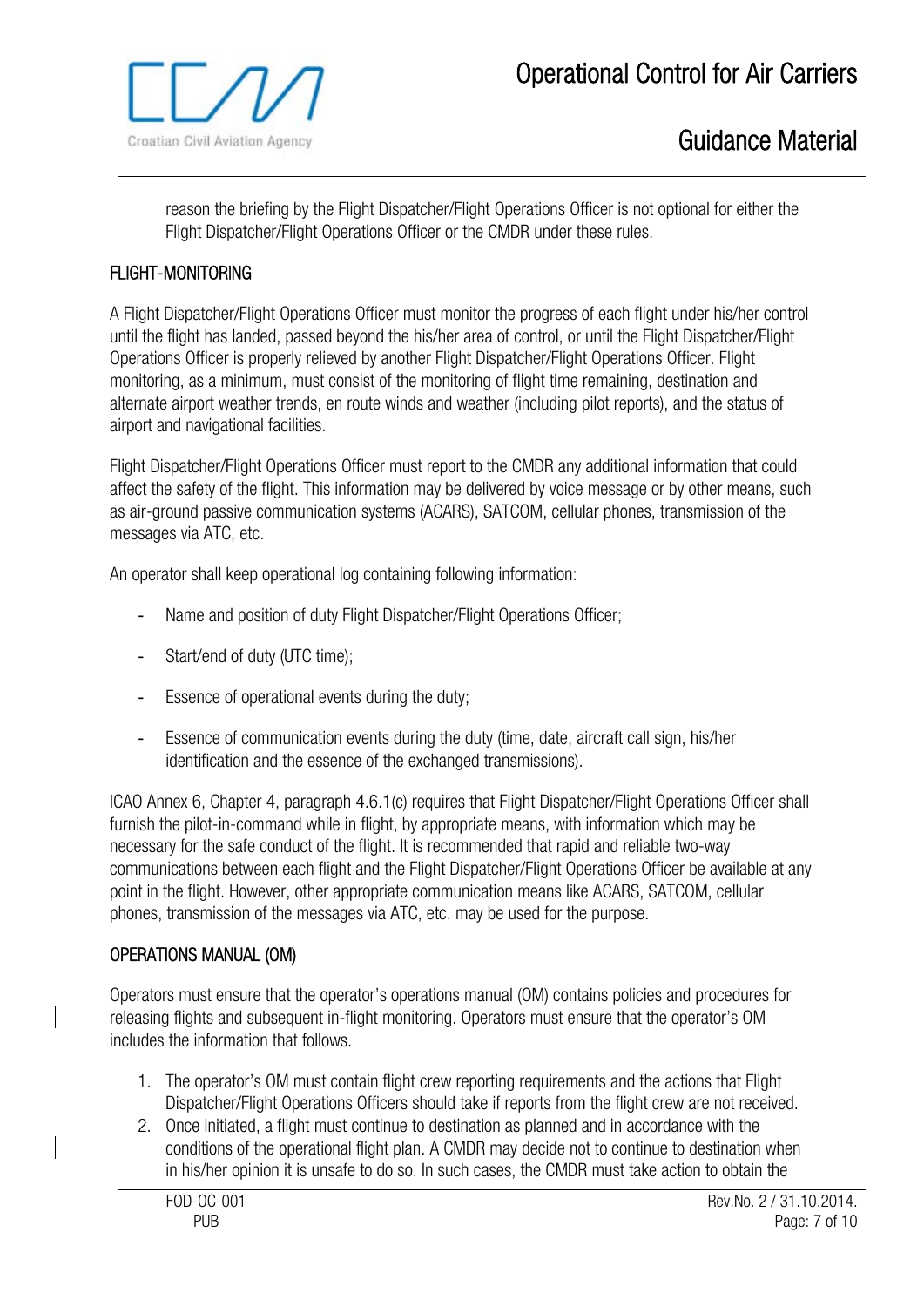

Flight Dispatcher/Flight Operations Officer's concurrence on a new course of action and then amend the operational flight plan.

3. ATC frequently delays, re-routes, or assigns altitudes to flights other than those planned by the operator. The ATC system requires this flexibility to re-route traffic flow around adverse weather and to function effectively. The operator's policies and procedures for operational control should accommodate these demands while maintaining the consideration of responsibility of the Flight Dispatcher/Flight Operations Officer and the CMDR. One acceptable mean operators may use to comply with the regulatory requirement is to publish notification requirements in the OM for flight crews to follow in these circumstances

#### FACILITIES AND STAFFING

Regulations require that each operator provide enough facilities and qualified operational personnel to ensure adequate operational control of each flight.

#### **FACILITIES**

It is understood that each operator shall provide enough dispatch centers for adequate control of the operations conducted.

- 1. Operators have wide latitude in meeting this requirement. With modern communications, many operators exercise worldwide operational control from a single center. Any number and placement of centers is acceptable, provided the operator can show that organizational and communications arrangements are effective.
- 2. Many operators have chosen to automate some dispatch duties and routines. A few operators have introduced a high degree of automation. Many functions which were previously performed manually by human beings are now handled automatically by machine. For example, flight routes are automatically generated and flight plans are filed by computer. While these systems may be labor saving, they introduce special problems and specific hazards. Operator must ensure that the adequate safeguards are designed into the system. For example, the operator must be able to ensure that a flight plan with a routing identical to the one filed with ATC is delivered to the CMDR.

### **STAFFING**

Operators shall provide enough qualified Flight Dispatcher/Flight Operations Officers to ensure the adequate operational control of all flights as follows.

It is expected that each Flight Dispatcher/Flight Operations Officer be "familiar with all essential operating procedures for that segment of the operation over which he exercises dispatch jurisdiction." This requirement applies to all Flight Dispatcher/Flight Operations Officers the operator assigns to revenue flights (including the management personnel who occasionally work a position to relieve personnel), and to those Flight Dispatcher/Flight Operations Officers who trade assignments for personal reasons. Operators must establish a means of qualification to satisfy this rule. The rule also allows Flight Dispatcher/Flight Operations Officers to dispatch flights over segments on which they are not qualified after coordinating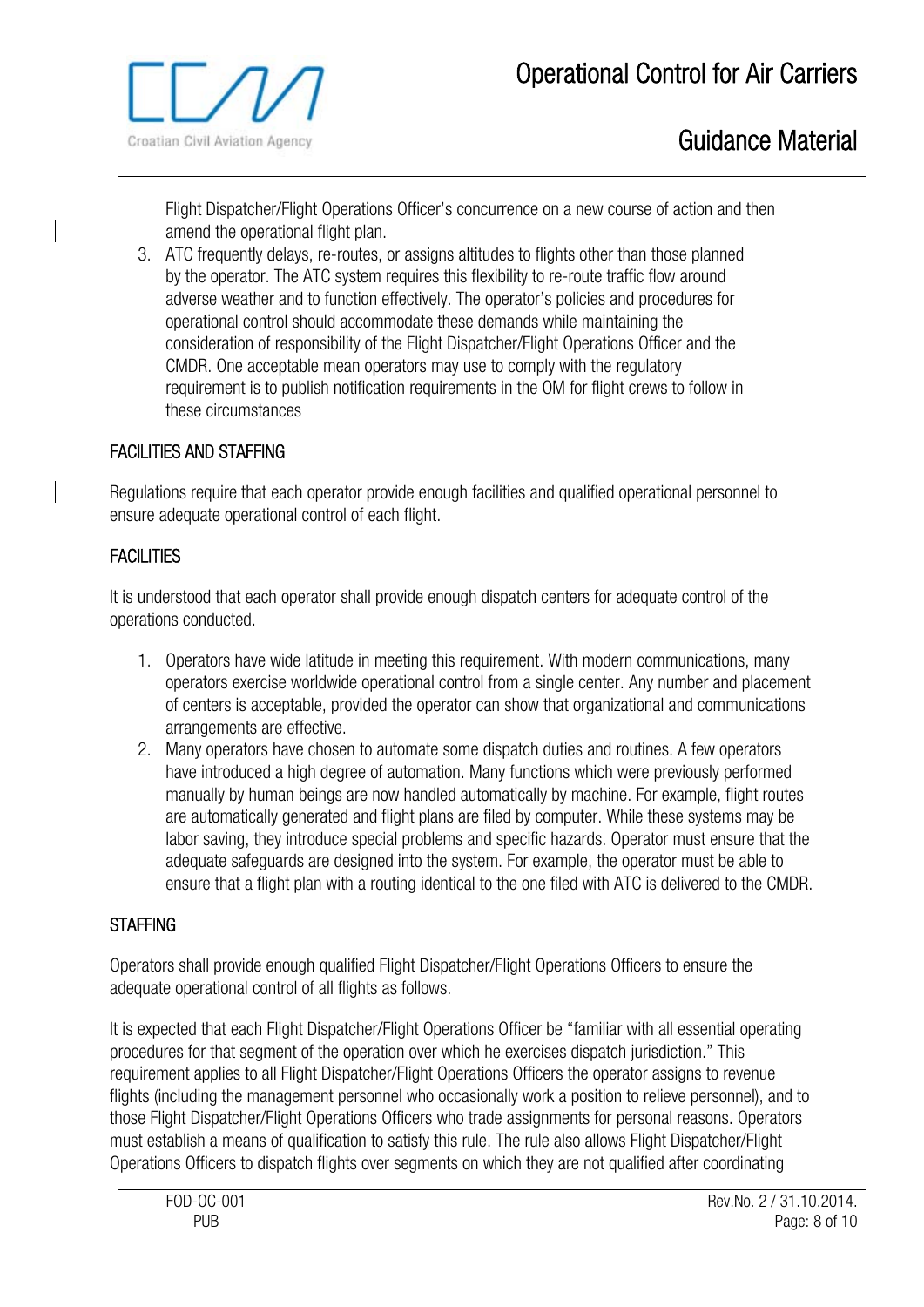

with a qualified Flight Dispatcher/Flight Operations Officer. Operators who use this provision must show that the supervising Flight Dispatcher/Flight Operations Officer has adequate time to oversee the Flight Dispatcher/Flight Operations Officer unfamiliar with the area without undue distraction from other assigned duties.

Flight Dispatcher/Flight Operations Officers commonly dispatch and monitor flights simultaneously. Operator must ensure the provision of enough dispatch personnel to fully accomplish both tasks. Operator should ensure that the operator's flight dispatchers/flight operations officers are not neglecting flight monitoring duties due to the pressure of their duties for originating flights.

The time required for a Flight Dispatcher/Flight Operations Officer to prepare a flight or to monitor the progress of a flight varies according to the geographical area the Flight Dispatcher/Flight Operations Officer is working, the complexity of the operation, and the degree to which the process is automated. A Flight Dispatcher/Flight Operations Officer employed by a small operator may do all of these tasks manually without assistance and may take several hours to dispatch a single flight. On the other hand, a Flight Dispatcher/Flight Operations Officer for a major air carrier may be able to adequately dispatch a flight in a few minutes by using a computerized system.

With all operators, workloads tend to be cyclical with peaks and valleys. Operators should continually monitor Flight Dispatcher/Flight Operations Officer workloads at peak periods to ensure that the dispatchers are not overloaded. One acceptable means of controlling routine workloads is for operators to assign Flight Dispatcher/Flight Operations Officers to specific geographical areas and to regulate the number of flights a Flight Dispatcher/Flight Operations Officer is scheduled to work in each hour and in each shift.

The operator must have adequate contingency plans for dealing with foreseeable non-routine operations. For example, when a major storm system moves across an area and ATC central flow control begins rerouting traffic, a Flight Dispatcher/Flight Operations Officer's workload can increase to several times the routine level. One acceptable means of dealing with this problem is for the operator to add more Flight Dispatcher/Flight Operations Officers during periods of non-routine operations. The contingency plan may require the re-assignment of flight monitoring responsibilities to reduce the number of flights being handled by the affected Flight Dispatcher/Flight Operations Officer.

If automated systems are used an operator must have published procedures for maintaining operational control after an unexpected loss of an automated system. These procedures should be published in the operator's OM.

### FLIGHT DISPATCHER/FLIGHT OPERATIONS OFFICER DUTY TIME LIMITATIONS

Operators must place the following limitations on Flight Dispatcher/Flight Operations Officer duty time, except in cases of circumstances or emergency conditions that are beyond the control of the operator:

1. Each operator conducting commercial air transport shall establish the daily duty period for a dispatcher so that it begins at a time that allows him or her to become thoroughly familiar with existing and anticipated weather conditions along the route before he or she dispatches any airplane.